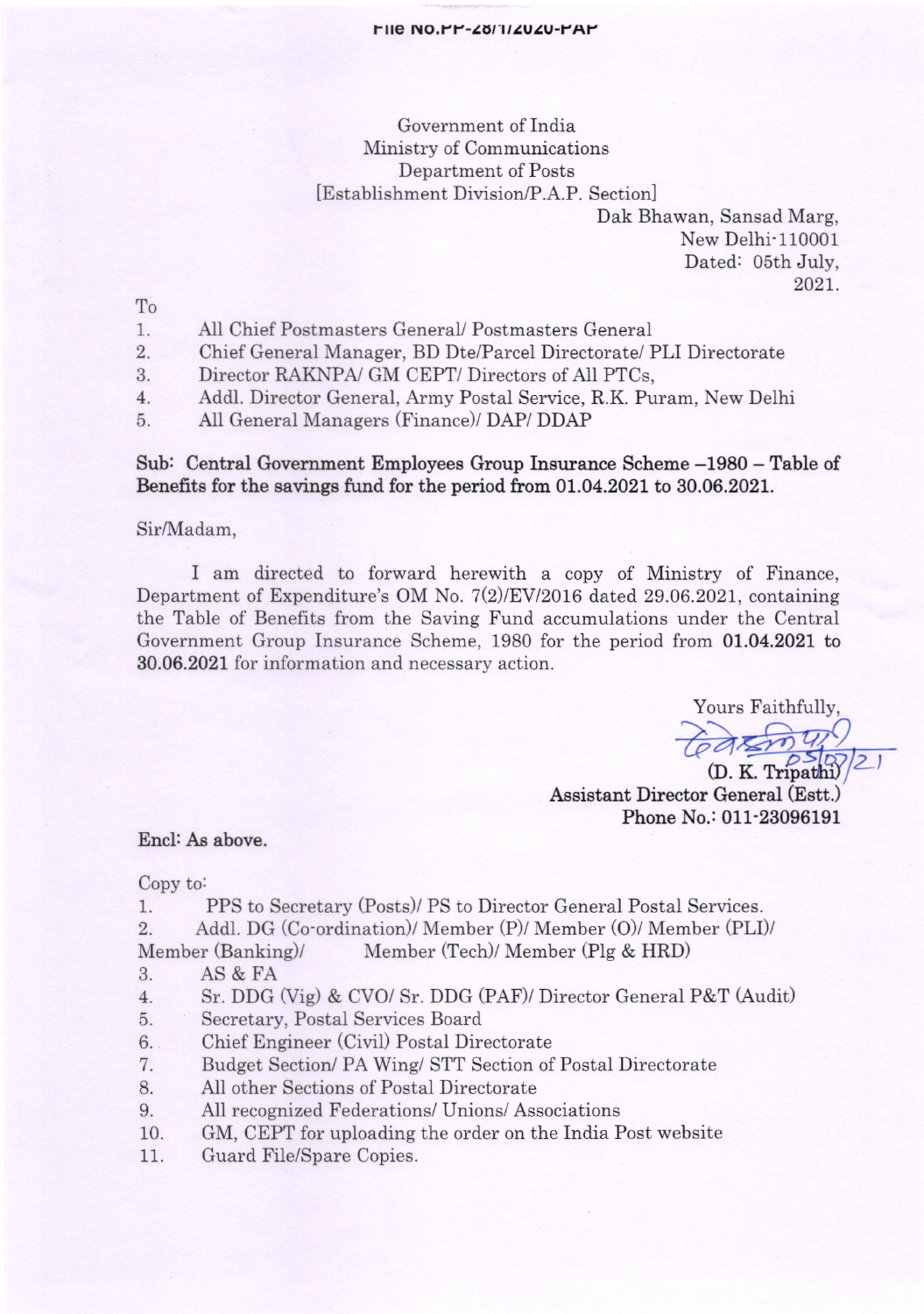No. 7(2)/EV/2016 Government of India Ministry of Finance Department of Expenditure

New Delhi, the 29th June, 2021

## **OFFICE MEMORANDUM**

## Sub: Central Government Employees Group Insurance Scheme-1980 - Tables of Benefits for the savings fund for the period from 01.04.2021 to 30.06.2021.

The Tables of Benefits for Savings Fund to the beneficiaries under the Central Government Employees Group Insurance Scheme-1980, which are being issued on a quarterly basis from 01.01.2017 onwards, as brought out in this Ministry's OM of even number dated 17.03.2017, for the quarter from 01.04.2021 to 30.06.2021, as worked out by IRDA based on the interest rate of 7.1% per annum (compounded quarterly) as notified by the Department of Economic Affairs as per their Resolution No. 5(4)-B(PD)/2021 dated 19.04.2021, are enclosed.

 $2.$ The Tables enclosed are of two categories as per the existing practice. As hitherto, the first Table of Benefits for the savings fund of the scheme is based on the subscription of Rs.10 p.m. from 1.1.1982 to 31.12.1989 and Rs.15 p.m. w.e.f. 1.1.1990 onwards. The second Table of Benefits for savings fund is based on a subscription of Rs.10 p.m. for those employees who had opted out of the revised rate of subscription w.e.f. 1.1.1990.

3. In their application to the employees belonging to Indian Audit and Accounts Department, these orders are issued under Article 148(5) of the Constitution and after consultation with the Comptroller & Auditor General of India.

Hindi version of these orders is attached.  $4.$ 

B Man thin

(B. K. Manthan) Deputy Secretary to the Government of India

To

1. All Ministries/Department of the Central Government as per standard list.

2. Copy with spare copies for information and necessary action to C&AG, UPSC, all State Government etc. as per standard list.